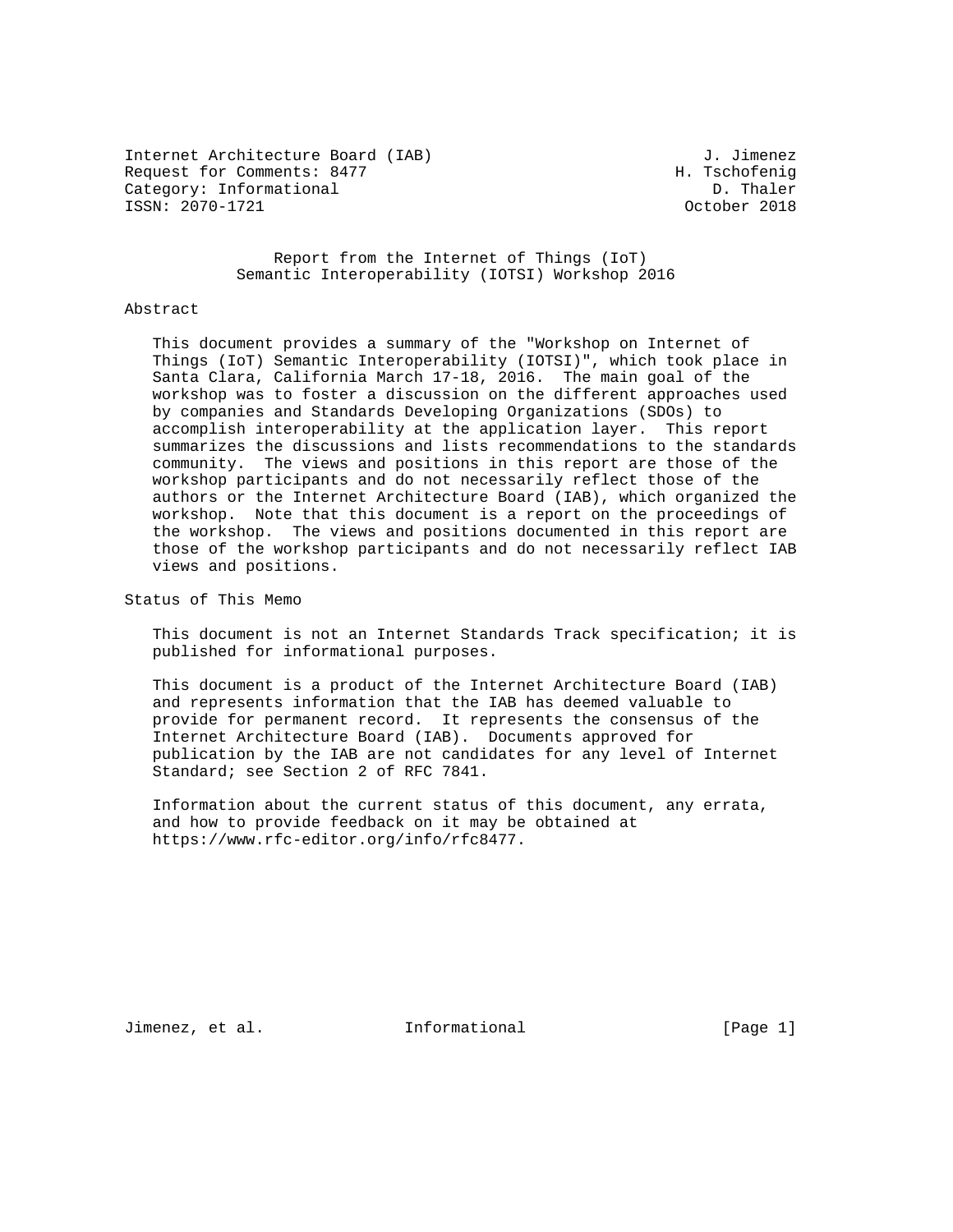## Copyright Notice

 Copyright (c) 2018 IETF Trust and the persons identified as the document authors. All rights reserved.

 This document is subject to BCP 78 and the IETF Trust's Legal Provisions Relating to IETF Documents (https://trustee.ietf.org/license-info) in effect on the date of publication of this document. Please review these documents carefully, as they describe your rights and restrictions with respect to this document.

# Table of Contents

| 2.             | 4                                          |
|----------------|--------------------------------------------|
| 3.             | .5                                         |
| $4$ .          | 7                                          |
| 5.             | -9                                         |
| б.             | 10                                         |
| 7 <sub>1</sub> | 10                                         |
| 8.             | 11                                         |
| 9              | 12                                         |
|                | 14                                         |
|                | Appendix B. Accepted Position Papers<br>14 |
|                | Appendix C. List of Participants<br>17     |
|                | IAB Members at the Time of Approval<br>18  |
|                | 1 R                                        |
|                | 18                                         |

Jimenez, et al. 1nformational [Page 2]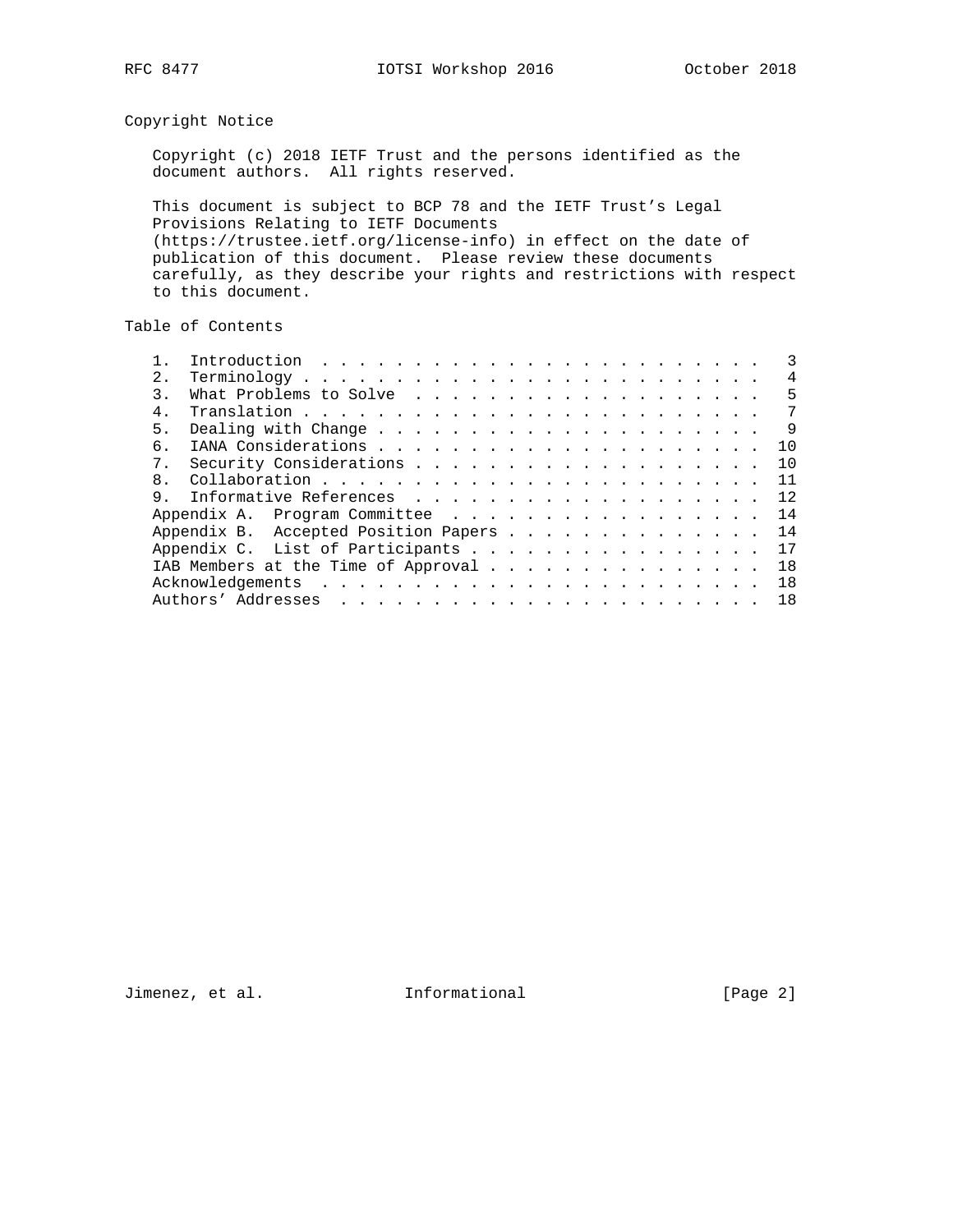## 1. Introduction

 The Internet Architecture Board (IAB) holds occasional workshops designed to consider long-term issues and strategies for the Internet, and to suggest future directions for the Internet architecture. The investigated topics often require coordinated efforts from many organizations and industry bodies to improve an identified problem. One of the targets of the workshops is to establish communication between relevant organizations, especially when the topics are out of the scope of the Internet Engineering Task Force (IETF). This long-term planning function of the IAB is complementary to the ongoing engineering efforts performed by working groups of the IETF.

 With the expansion of the Internet of Things (IoT), interoperability becomes more and more important. Standards Developing Organizations (SDOs) have done a tremendous amount of work to standardize new protocols and profile existing protocols.

 At the application layer and at the level of solution frameworks, interoperability is not yet mature. Particularly, the work on data formats (in the form of data models and information models) has not seen the same level of consistency throughout SDOs.

 One common problem is the lack of an encoding-independent standardization of the information, the so-called information model. Another problem is the strong relationship between data formats and the underlying communication architecture, such as a design in Remote Procedure Call (RPC) style or a RESTful design (where REST refers to Representational State Transfer). Furthermore, groups develop solutions that are very similar on the surface but differ slightly in their standardized outcome, leading to interoperability problems. Finally, some groups favor different encodings for use with various application-layer protocols.

 Thus, the IAB decided to organize a workshop to reach out to relevant stakeholders to explore the state of the art and identify commonality and gaps [IOTSIAG] [IOTSIWS]. In particular, the IAB was interested to learn about the following aspects:

- o What is the state of the art in data and information models? What should an information model look like?
- o What is the role of formal languages, such as schema languages, in describing information and data models?
- o What is the role of metadata, which is attached to data to make it self-describing?

Jimenez, et al. 1nformational [Page 3]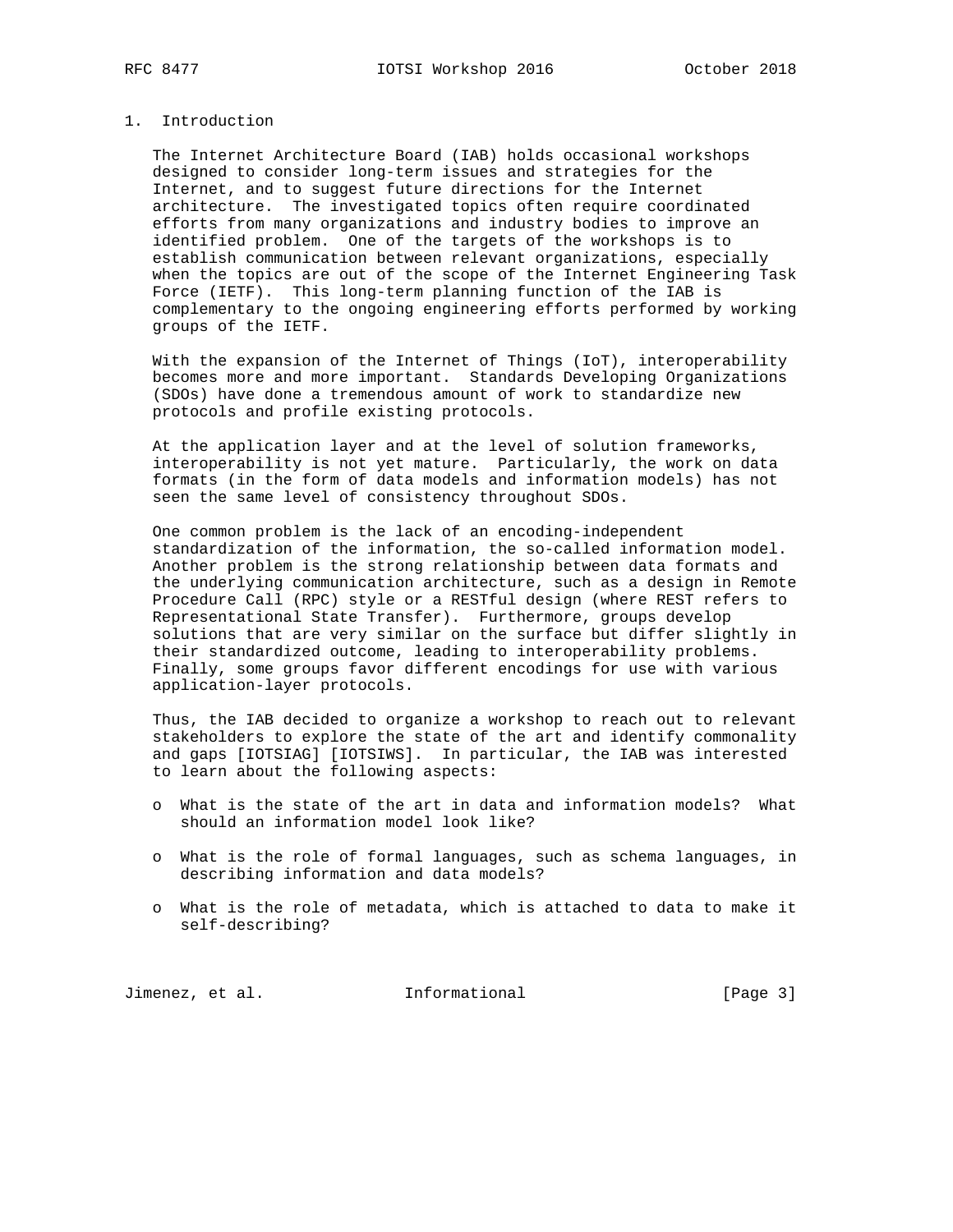- o How can we achieve interoperability when different organizations, companies, and individuals develop extensions?
- o What is the experience with interworking various data models developed from different groups, or with data models that evolved over time?
- o What functionality should online repositories for sharing schemas have?
- o How can existing data models be mapped against each other to offer interworking?
- o Is there room for harmonization, or are the use cases of different groups and organizations so unique that there is no possibility for cooperation?
- o How can organizations better work together to increase awareness and information sharing?

### 2. Terminology

 The first roadblock to interoperability at the level of data models is the lack of a common vocabulary to start the discussion. [RFC3444] provides a starting point by separating conceptual models for designers, or "information models", from concrete detailed definitions for implementers, or "data models". There are concepts that are undefined in that RFC and elsewhere, such as the interaction with the resources of an endpoint, or "interaction model". Therefore, the three "main" common models that were identified were:

#### Information Model

 An information model defines an environment at the highest level of abstraction and expresses the desired functionality. Information models can be defined informally (e.g., in prose) or more formally (e.g., Unified Modeling Language (UML), Entity- Relationship Diagrams, etc.). Implementation details are hidden.

Data Model

 A data model defines concrete data representations at a lower level of abstraction, including implementation- and protocol specific details. Some examples are SNMP Management Information Base (MIB) modules, World Wide Web Consortium (W3C) Thing Description (TD) Things, YANG modules, Lightweight Machine-to- Machine (LwM2M) Schemas, Open Connectivity Foundation (OCF) Schemas, and so on.

Jimenez, et al. 1nformational 1998 [Page 4]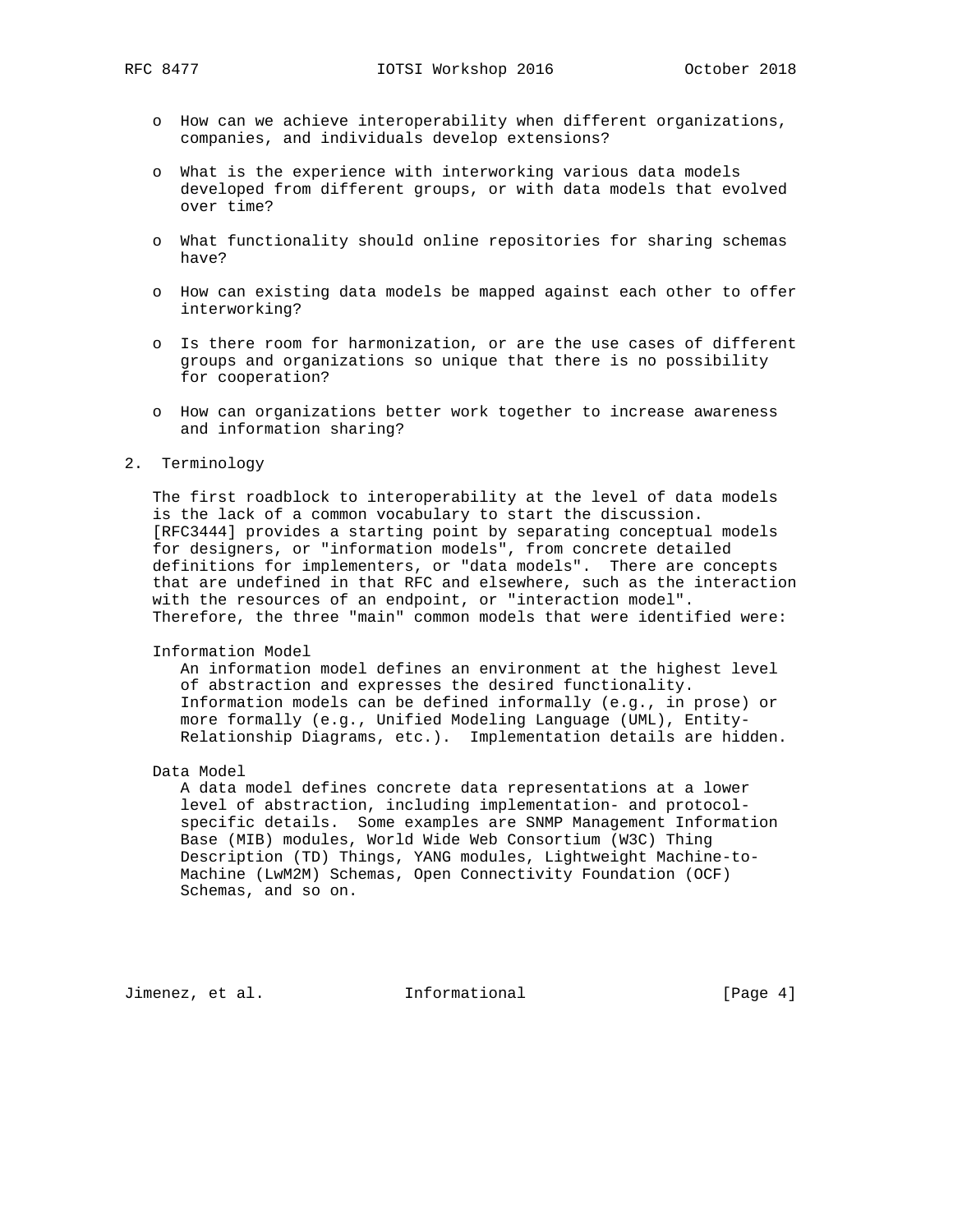Interaction Model

 An interaction model defines how data is accessed and retrieved from the endpoints, being, therefore, tied to the specific communication pattern that the system has (e.g., REST methods, Publish/Subscribe operations, or RPC calls).

 Another identified terminology issue is the semantic meaning overload that some terms have. The meaning can vary depending on the context in which the term is used. Some examples of such terms are as follows: semantics, models, encoding, serialization format, media types, and encoding types. Due to time constraints, no concrete terminology was agreed upon, but work will continue within each organization to create various terminology documents. The participants agreed to set up a GitHub repository [IOTSIGIT] for sharing information.

3. What Problems to Solve

 The participants agreed that there is not simply a single problem to be solved but rather a range of problems. During the workshop, the following problems were discussed:

o Formal Languages for Documentation Purposes

 To simplify review and publication, SDOs need formal descriptions of their data and interaction models. Several of them use a tabular representation found in the specification itself but use a formal language as an alternative way of describing objects and resources for formal purposes. Some examples of formal language use are as follows.

 The Open Mobile Alliance (OMA), now OMA SpecWorks, used an XML Schema [LWM2M-Schema] to describe their object and resource definitions. The XML files of standardized objects are available for download at [OMNA].

 The Bluetooth Special Interest Group (SIG) defined Generic Attribute Profile (GATT) services and characteristics for use with Bluetooth Smart/Low Energy. The services and characteristics are shown in a tabular form on the Bluetooth SIG website [SIG] and are defined as XML instance documents.

 The Open Connectivity Foundation (OCF) uses JSON Schemas to formally define data models and RESTful API Modeling Language (RAML) to define interaction models. The standard files are available online at <oneIoTa.org>.

Jimenez, et al. 1nformational 1999 [Page 5]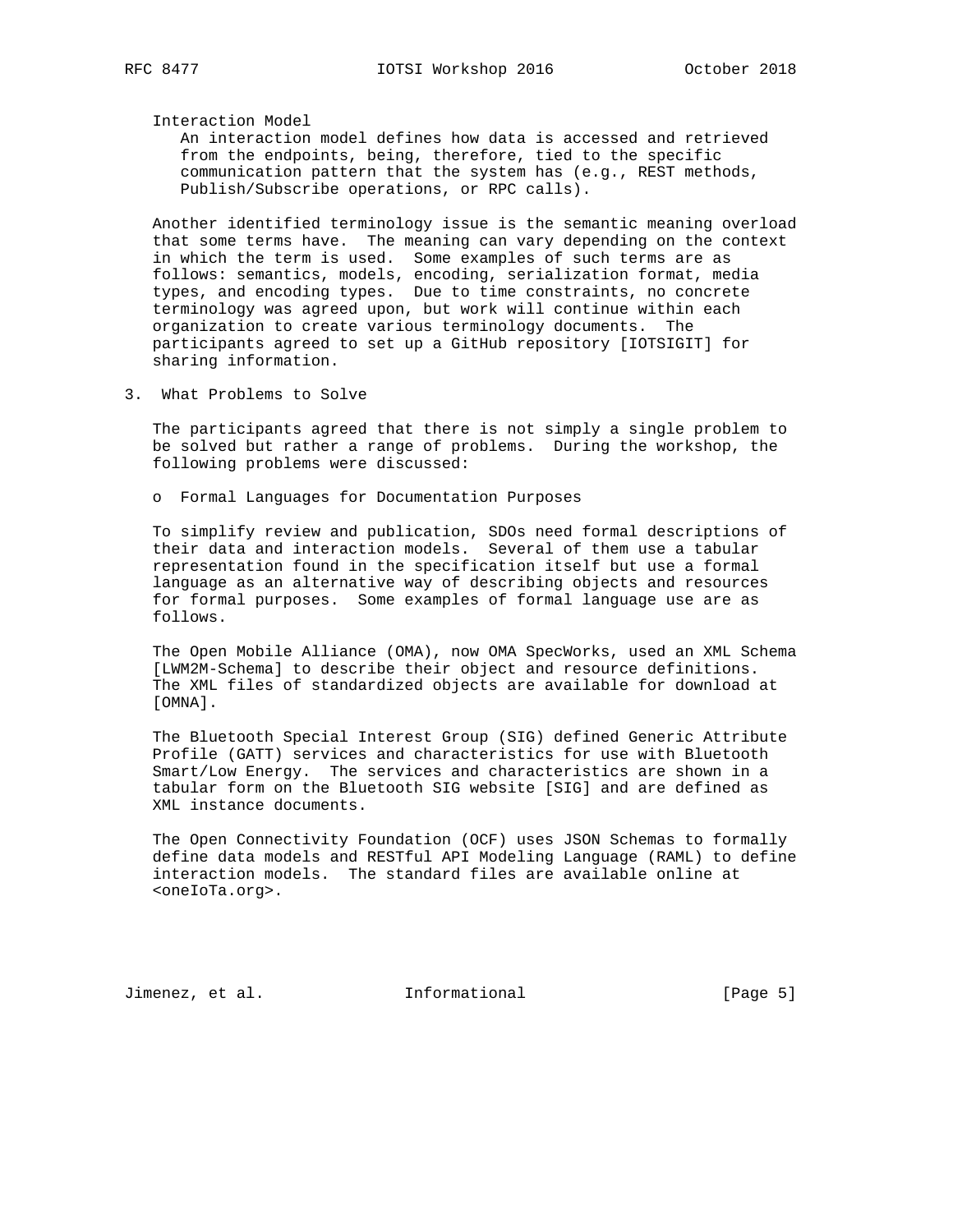The AllSeen Alliance uses AllJoyn Introspection XML to define data and interaction models in the same formal language, tailored for RPC-style interaction. The standard files are available online on the AllSeen Alliance website, but both standard and vendor-defined model files can be obtained by directly querying a device for them at runtime.

 The World Wide Web Consortium (W3C) uses the Resource Description Framework (RDF) to define data and interaction models using a format tailored for the web.

 The Internet Engineering Task Force (IETF) uses YANG to define data and interaction models. Other SDOs may use various other formats.

o Formal Languages for Code Generation

 Code-generation tools that use formal data and information modeling languages are needed by developers. For example, the AllSeen Visual Studio Plugin [AllSeen-Plugin] offers a wizard to generate code based on the formal description of the data model. Another example of a data modeling language that can be used for code generation is YANG. A popular tool to help with code generation of YANG modules is pyang [PYANG]. An example of a tool that can generate code for multiple ecosystems is OpenDOF [OpenDOF]. Use cases discussed for code generation included easing development of server-side device functionality, clients, and compliance tests.

o Debugging Support

 Debugging tools are needed that implement generic object browsers, which use standard data models and/or retrieve formal language descriptions from the devices themselves. As one example, the nRF Bluetooth Smart sniffer from Nordic Semiconductor [nRF-Sniffer] can be used to display services and characteristics defined by the Bluetooth SIG. As another example, AllJoyn Explorer [AllJoynExplorer] can be used to browse and interact with any resource exposed by an AllJoyn device, including both standard and vendor-defined data models, by retrieving the formal descriptions from the device at runtime.

o Translation

 The working assumption is that devices need to have a common data model with a priori knowledge of data types and actions. However, that would imply that each consortium/organization will try to define their own data model. That would cause a major interoperability

Jimenez, et al. 1nformational [Page 6]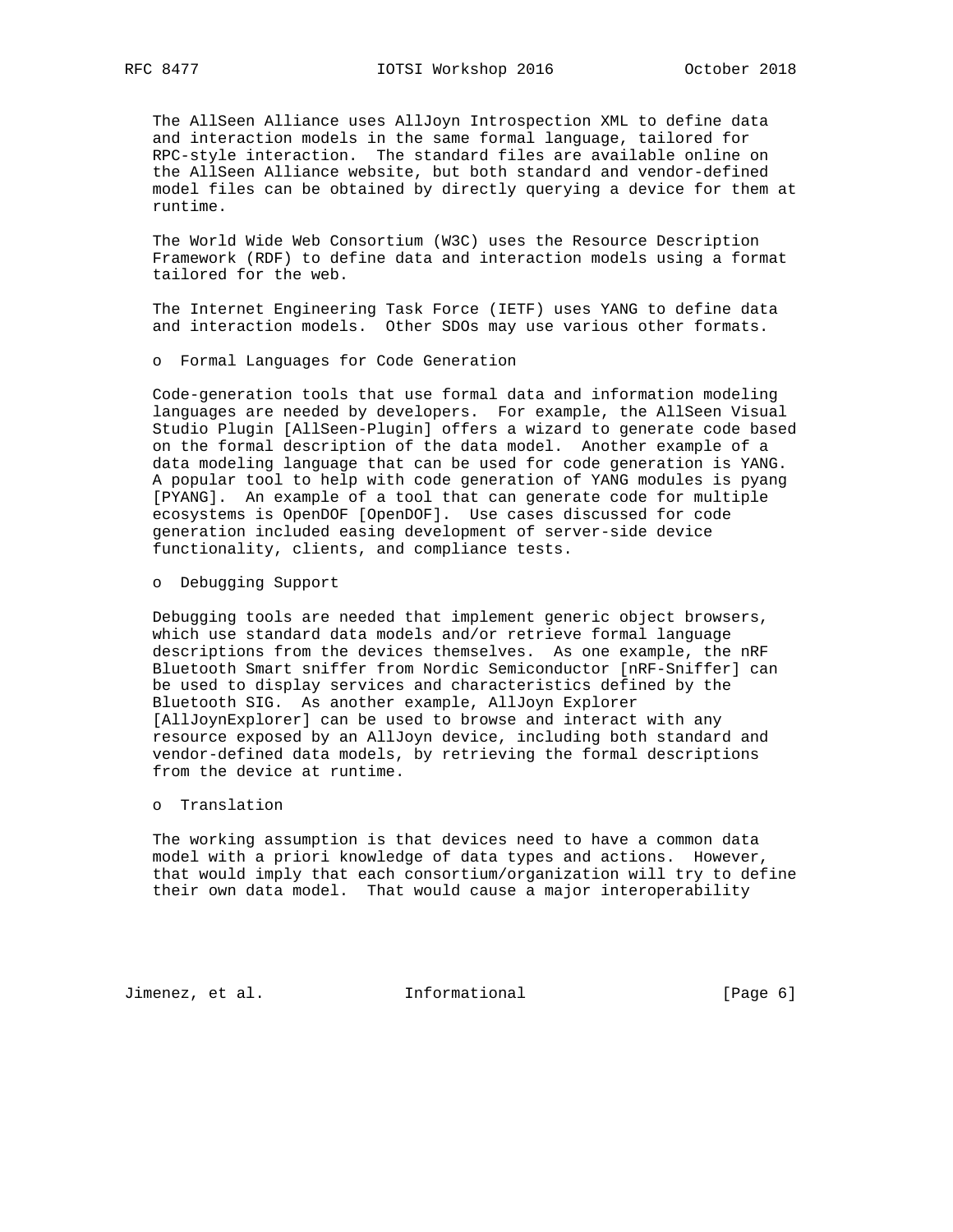problem, possibly a completely intractable one given the number of variations, extensions, compositions, or versioning changes that will happen for each data model.

 Another potential approach is to have a minimal amount of information on the device to allow for a runtime binding to a specific model, the objective being to require as little prior knowledge as possible.

 Moreover, gateways, bridges and other similar devices need to dynamically translate (or map) one data model to another one. Complexity will increase as there are also multiple protocols and schemas that make interoperability harder to achieve.

### o Runtime Discovery

 Runtime discovery allows IoT devices to exchange metadata about the data, potentially along with the data exchanged itself. In some cases, the metadata not only describes data but also the interaction model as well. An example of such an approach has been shown with Hypermedia as the Engine of Application State (HATEOAS) [HATEOAS]. Another example is that all AllJoyn devices support such runtime discovery using a protocol mechanism called "introspection", where the metadata is queried from the device itself [AllSeen].

 There are various models, whether deployed or possible, for such discovery. The metadata might be extracted from a specification, looked up on a cloud repository (e.g., oneIoTa for OCF models), looked up via a vendor's site, or obtained from the device itself (such as in the AllJoyn case). The relevant metadata might be obtained from the same place or different pieces might be obtained from different places, such as separately obtaining (a) syntax information, (b) end-user descriptions in a desired language, and (c) developer-specific comments for implementers.

### 4. Translation

 In an ideal world where organizations and companies cooperate and agree on a single data model standard, there is no need for gateways that translate from one data model to another one. However, this is far from reality today, and there are many proprietary data models in addition to the already standardized ones. As a consequence, gateways are needed to translate between data models. This leads to (n^2)-n combinations, in the worst case.

 There are analogies with gateways back in the 1980s that were used to translate between network layer protocols. Eventually, IP took over, providing the necessary end-to-end interoperability at the network layer. Unfortunately, the introduction of gateways leads to the loss

Jimenez, et al. 1nformational [Page 7]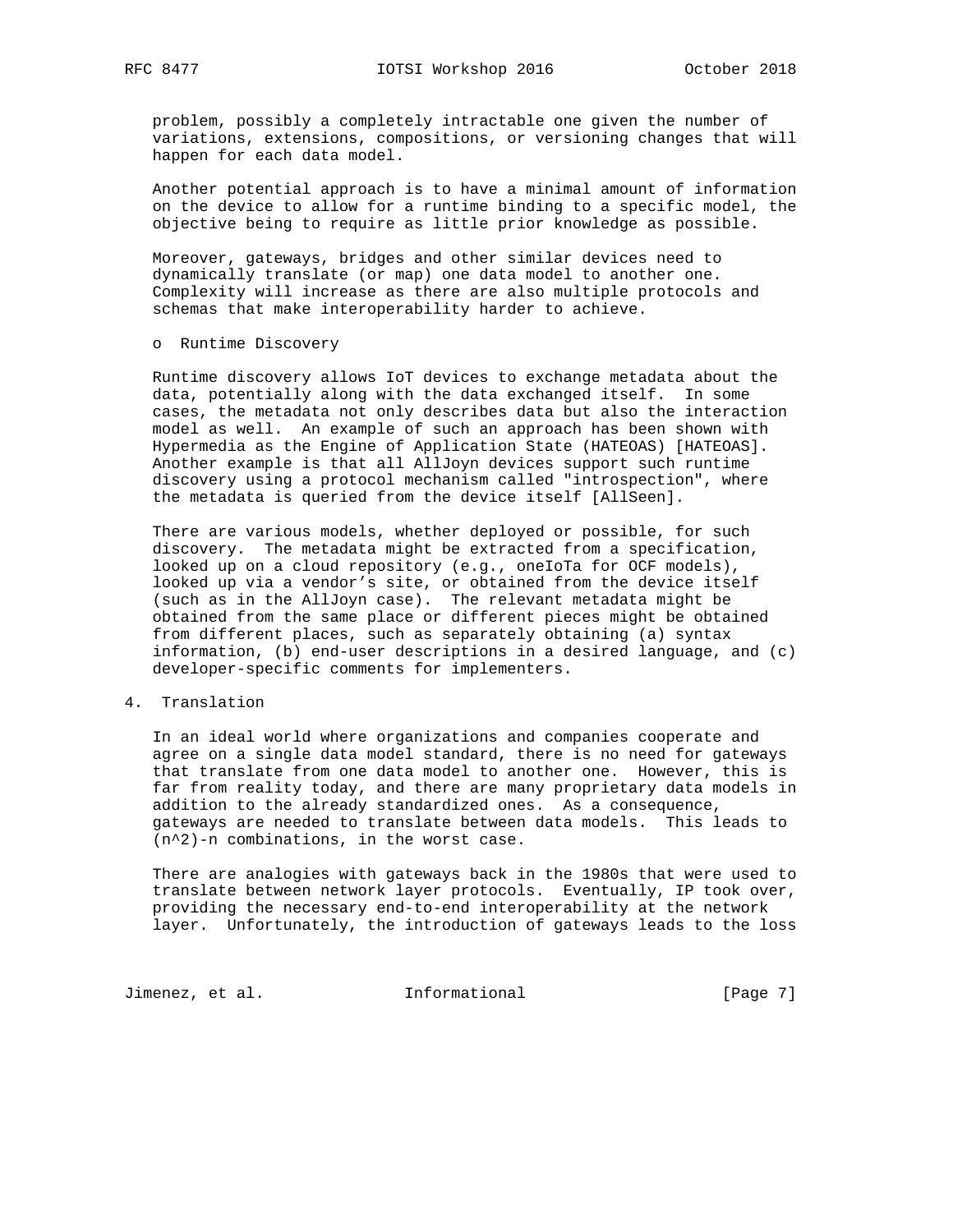of expressiveness due to the translation between data models. The functionality of IP was so valuable in the market that advanced features of other networking protocols became less attractive and were not used anymore.

 Participants discussed an alternative that they called a "red star", shown in Figure 1, where data models are translated to a common data model shown in the middle. This reduces the number of translations that are needed down to 2n (in the best case). The problem, of course, is that everyone wants their own data model to be the red star in the center.



Figure 1: The "Red Star" in Data/Information Models

 While the workshop itself was not a suitable forum to discuss the design of such translation in detail, several questions were raised:

- o Do we need a "red star" that does everything, or could we design something that offers a more restricted functionality?
- o How do we handle loss of data and functionality?

Jimenez, et al. Informational [Page 8]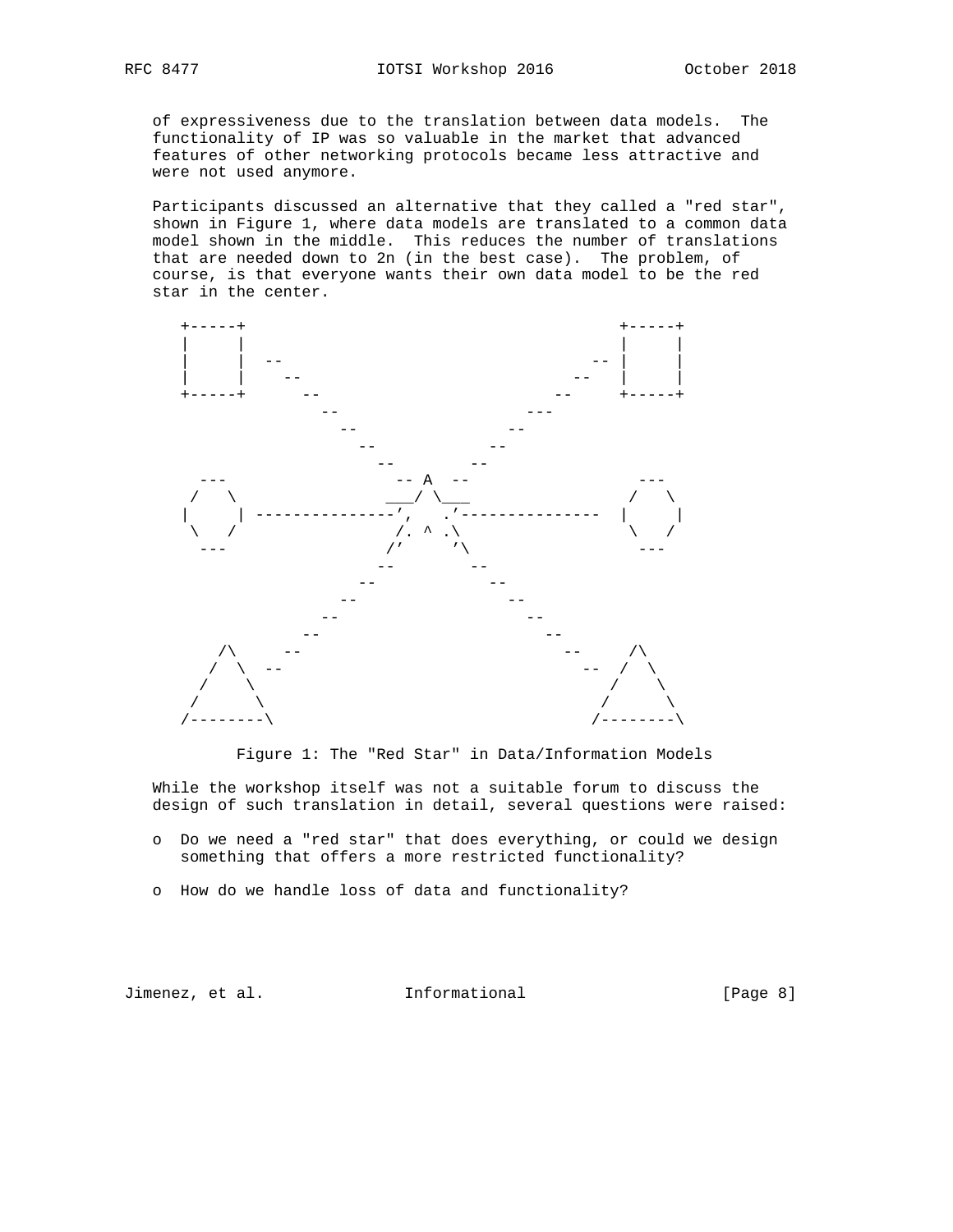- o Should data be translated between data models, or should data models themselves be translated?
- o How can interaction models be translated? They need to be dealt with in addition to the data models.
- o Many (if not all) data and interaction models have some bizarre functionality that cannot be translated easily. How can those be handled?
- o What limitations are we going to accept in these translations?

 The participants also addressed the question of when translation should be done. Two use cases were discussed:

- (a) Design time: A translation between data model descriptions, such as translating a YANG module to a RAML/JSON model, can be performed once, during design time. A single information model might be mapped to a number of different data models.
- (b) Run time: Runtime translation of values in two standard data models can only be algorithmically done when the data model on one side is algorithmically derived from the data model on the other side. This was called a "derived model". It was discussed that the availability of runtime discovery can aid in semantic translation, such as when a vendor-specific data model on one side of a protocol bridge is resolved and the translator can algorithmically derive the semantically equivalent vendor specific data model on the other side. This situation is discussed in [BridgeTaxonomy].

 The participants agreed that algorithm translation will generally require custom code whenever one is translating to anything other than a derived model.

 Participants concluded that it is typically easier to translate data between systems that follow the same communication architecture.

5. Dealing with Change

 A large part of the workshop was dedicated to the evolution of devices and server-side applications. Interactions between devices and services and how their relationship evolves over time is complicated by their respective interaction models.

 The workshop participants discussed various approaches to deal with change. In the most basic case, a developer might use a description of an API and implement the protocol steps. Sometimes, the data or

Jimenez, et al. 1nformational 1999 [Page 9]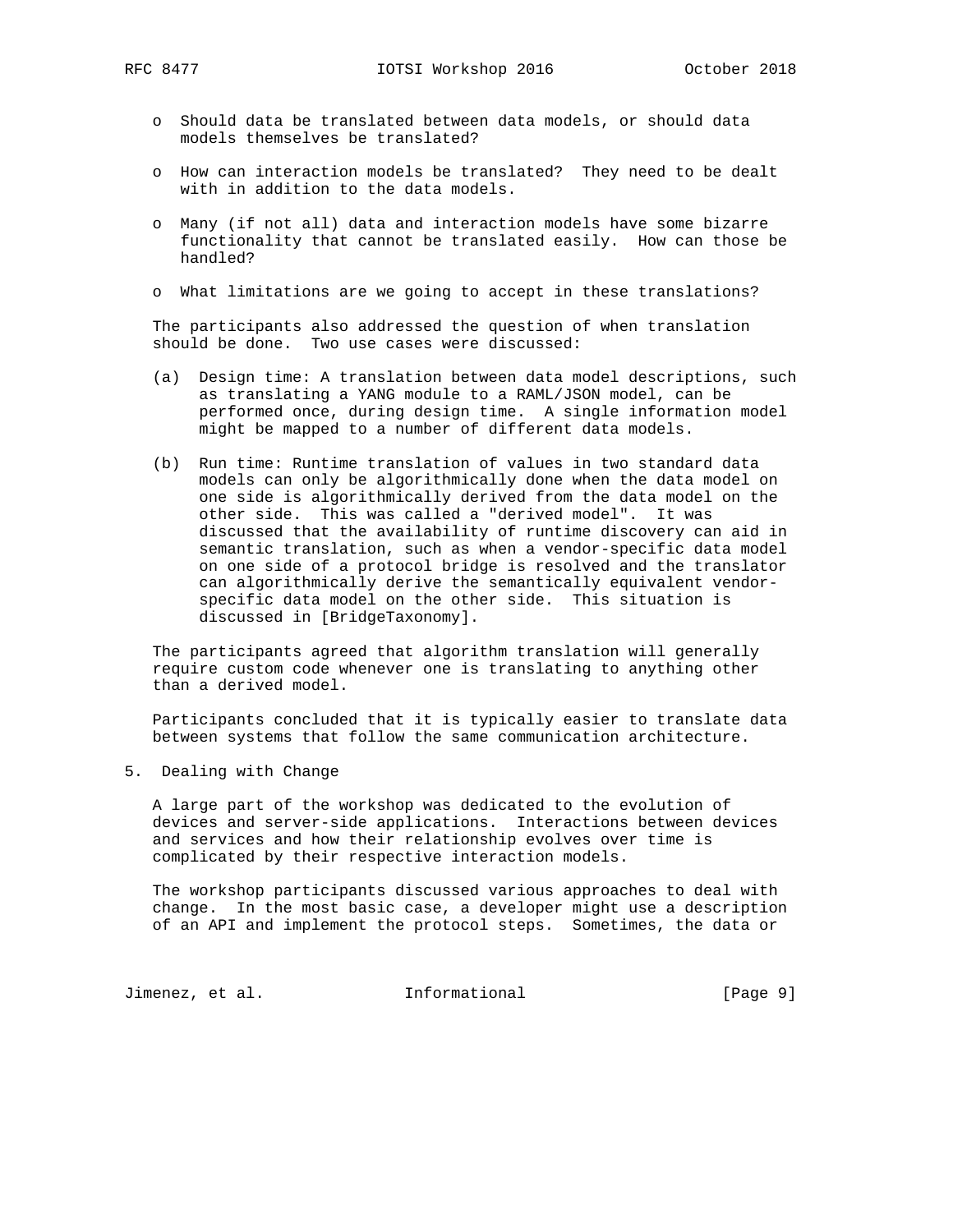information model can be used to generate code stubs. Subsequent changes to an API require changes on the clients to upgrade to the new version, which requires some development of new code to satisfy the needs of the new API.

 These interactions could be made machine understandable in the first place, enabling for changes to happen at runtime. In that scenario, a machine client could discover the possible interactions with a service, adapting to changes as they occur without specific code being developed to adapt to them.

 The challenge seems to be to code the human-readable specification into a machine-readable format. Machine-readable languages require a shared vocabulary to give meaning to the tags.

 These types of interactions are often based on the REST architectural style. Its principle is that a device or endpoint only needs a single entry point, with a host providing descriptions of the API in-band by means of web links and forms.

 By defining IoT-specific relation types, it is possible to drive interactions through links instead of hard-coding URIs into a RESTful client, thus making the system flexible enough for later changes. The definition of the basic hypermedia formats for IoT is still a work in progress. However, some of the existing mechanisms can be reused, such as resource discovery, forms, or links.

6. IANA Considerations

This document has no IANA actions.

7. Security Considerations

 There were two types of security considerations discussed: use of formal data models for security configuration and security of data and data models in general.

 It was observed that the security assumptions and configuration, or "security model", varies by ecosystem today, making the job of a translator difficult. For example, there are different types of security principals (e.g., user vs. device vs. application), the use of Access Control Lists (ACLs) versus capabilities, and what types of policies can be expressed, all vary by ecosystem. As a result, the security model architecture generally dictates where translation can be done.

Jimenez, et al. 10 Informational 10 [Page 10]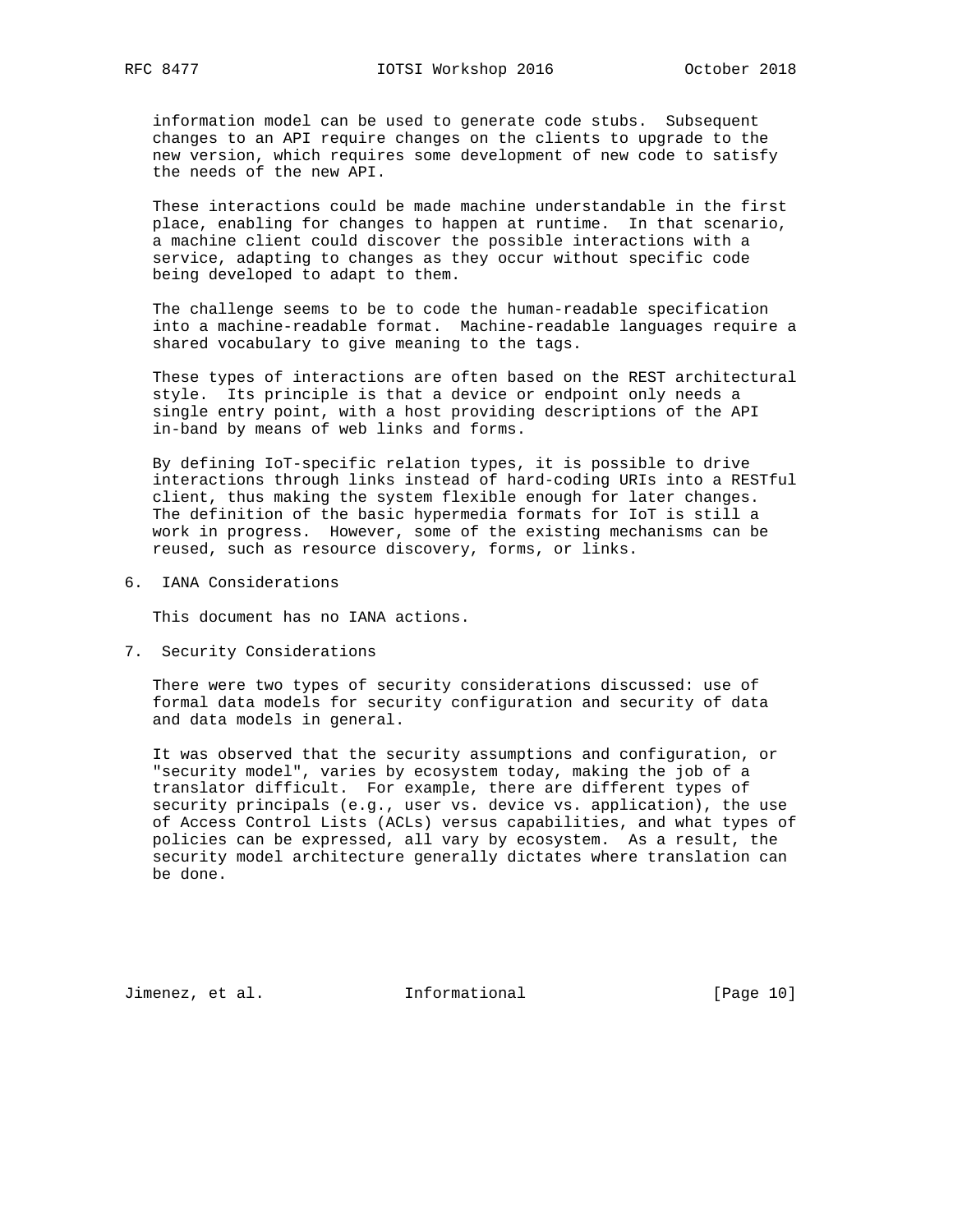One approach discussed was whether two endpoints might be able to use some overlay security model across a translator between two ecosystems, which only works if the two endpoints agree on a common data model for their communication. Another approach discussed was simply having a translator act as a trusted intermediary, which enables the translator to translate between different data models.

 One suggestion discussed was either adding metadata into the formal data model language or having it accompany the data values over the wire, tagging the data with privacy levels. However, sometimes even the privacy level of information might itself be sensitive. Still, it was observed that being able to dynamically learn security requirements might help provide better UIs and translators.

## 8. Collaboration

 The participants discussed how best to share information among their various organizations. One discussion was around having joint meetings. One current challenge reported was that organizations were not aware of when and where each other's meetings were scheduled, and sharing such information could help organizations better collocate meetings. To facilitate this exchange, the participants agreed to add links to their respective meeting schedules from a common page in the IOTSI repository [IOTSIGIT].

 Another challenge reported was that organizations did not know how to find each other's published data models, and sharing such information could better facilitate reuse of the same information model. To facilitate this exchange, the participants discussed whether a common repository might be used by multiple organizations. The OCF's oneIoTa repository was discussed as one possibility, but it was reported that its terms of use at the time of the workshop prevented this. The OCF agreed to take this back and look at updating the terms of use to allow other organizations to use it, as the restriction was not the intent. <schema.org> was discussed as another possibility. In the meantime, the participants agreed to add links to their respective repositories from a common page in the IOTSI repository [IOTSIGIT].

 It was also agreed that the iotsi@iab.org mailing list would remain open and available for sharing information between all relevant organizations.

Jimenez, et al. 100 a.m. Informational 100 a.m. [Page 11]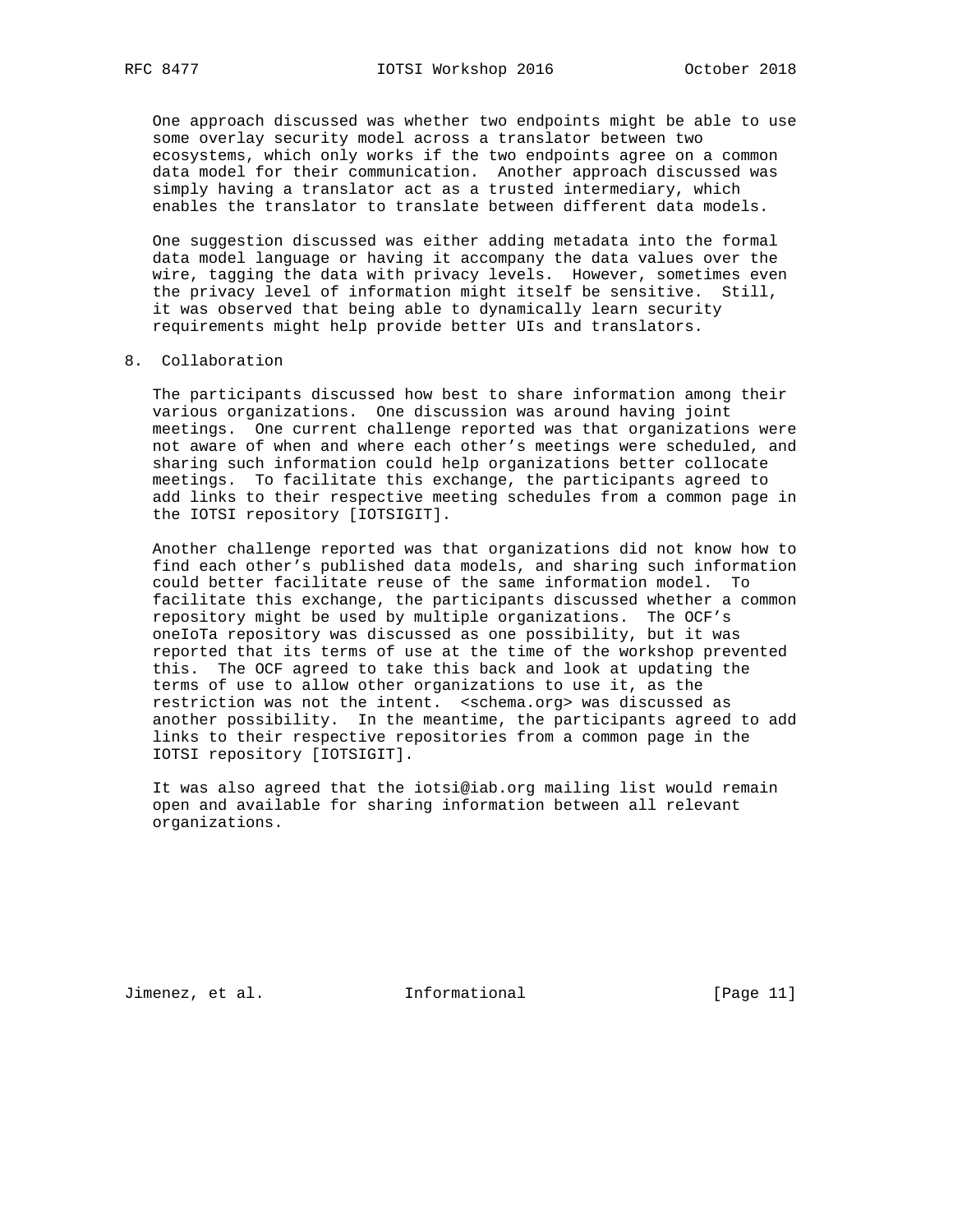- 9. Informative References
	- [AllJoynExplorer] Microsoft, "AllJoyn".
	- [AllSeen] Thaler, D., "Summary of AllSeen Alliance Work Relevant to Semantic Interoperability", 2016, <https://www.iab.org/ wp-content/IAB-uploads/2016/03/AllSeen-summary-IOTSI.pdf>.
	- [AllSeen-Plugin] Rockwell, B., "Using the AllJoyn Studio Extension", August 2015.
	- [BridgeTaxonomy] Thaler, D., "IoT Bridge Taxonomy", IAB IOTSI Workshop 2016, <https://www.iab.org/wp-content/ IAB-uploads/2016/03/DThaler-IOTSI.pdf>.
	- [HATEOAS] Kovatsch, M., Hassan, Y., and K. Hartke, "Semantic Interoperability Requires Self-describing Interaction Models: HATEOAS for the Internet of Things", Proceedings of the IAB IoT Semantic Interoperability Workshop 2016, <https://www.iab.org/wp-content/ IAB-uploads/2016/03/2016-IAB-HATEOAS.pdf>.
	- [IOTSIAG] IAB, "IoT Semantic Interoperability Workshop Agenda", 2016, <https://www.iab.org/activities/workshops/iotsi/agenda/>.
	- [IOTSIGIT]

 "Starting place for the IoT Semantic Interoperability Workshop (IOTSI) Information Resource", commit ff21f74, July 2018, <https://github.com/iotsi/iotsi>.

- [IOTSIWS] IAB, "IoT Semantic Interoperability Workshop 2016", 2016, <https://www.iab.org/activities/workshops/iotsi/>.
- [LWM2M-Schema]

OMA, "LWM2M XML Schema - LWM2M Editor Schema", July 2018.

- [nRF-Sniffer] Nordic Semiconductor, "nRF Sniffer: Smart/Bluetooth low energy packet sniffer".
- [OMNA] OMA, "OMA LightweightM2M (LwM2M) Object and Resource Registry".

Jimenez, et al. 1nformational [Page 12]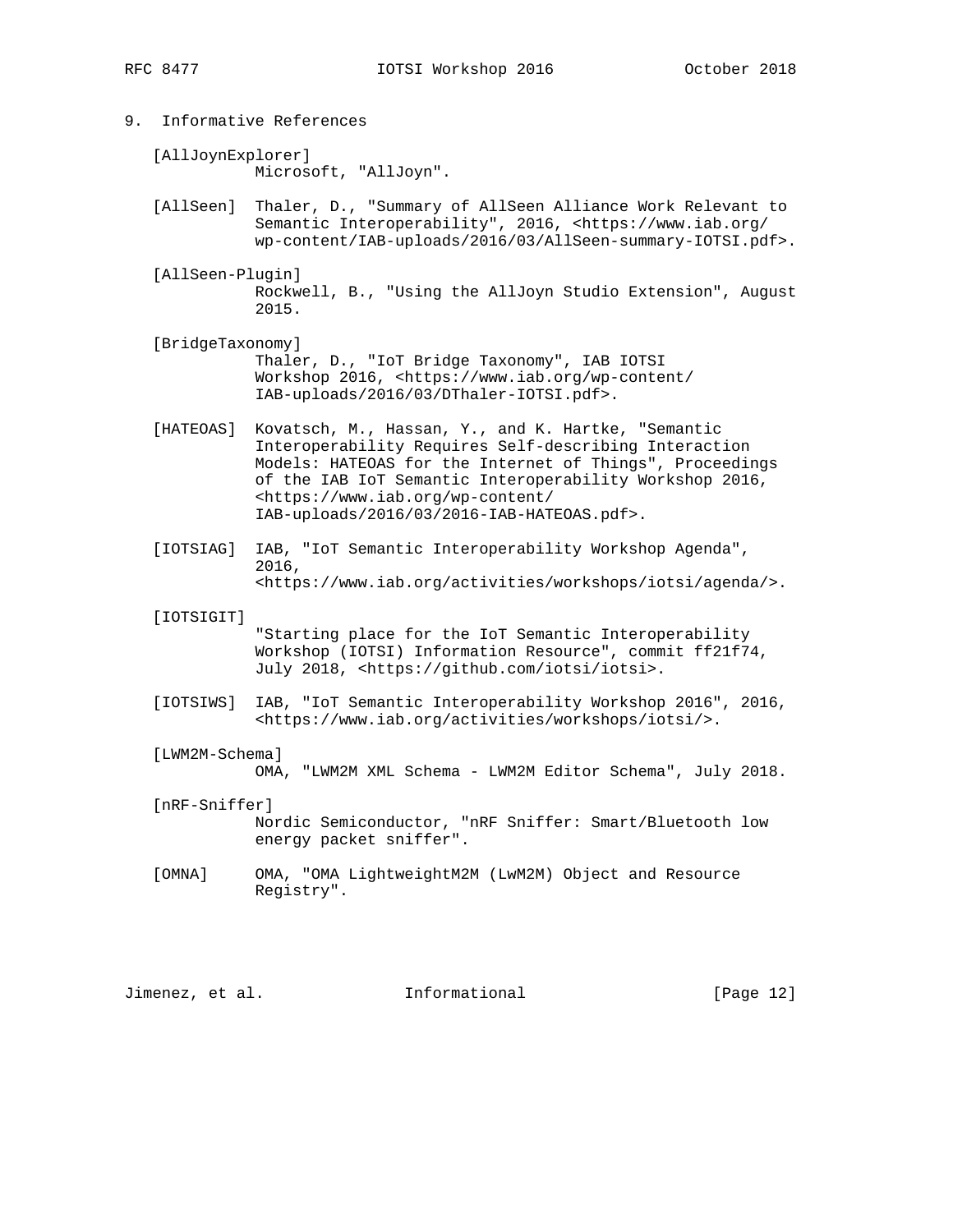[OpenDOF] OpenDOF, "The OpenDOF Project", <https://opendof.org>.

- [PYANG] "An extensible YANG validator and converter in python", commit 15c807f, September 2018, <https://github.com/mbj4668/pyang>.
- [RFC3444] Pras, A. and J. Schoenwaelder, "On the Difference between Information Models and Data Models", RFC 3444, DOI 10.17487/RFC3444, January 2003, <https://www.rfc-editor.org/info/rfc3444>.
- [SIG] Bluetooth SIG, "GATT Specifications", <https://www.bluetooth.com/specifications/gatt>.

Jimenez, et al. 1nformational [Page 13]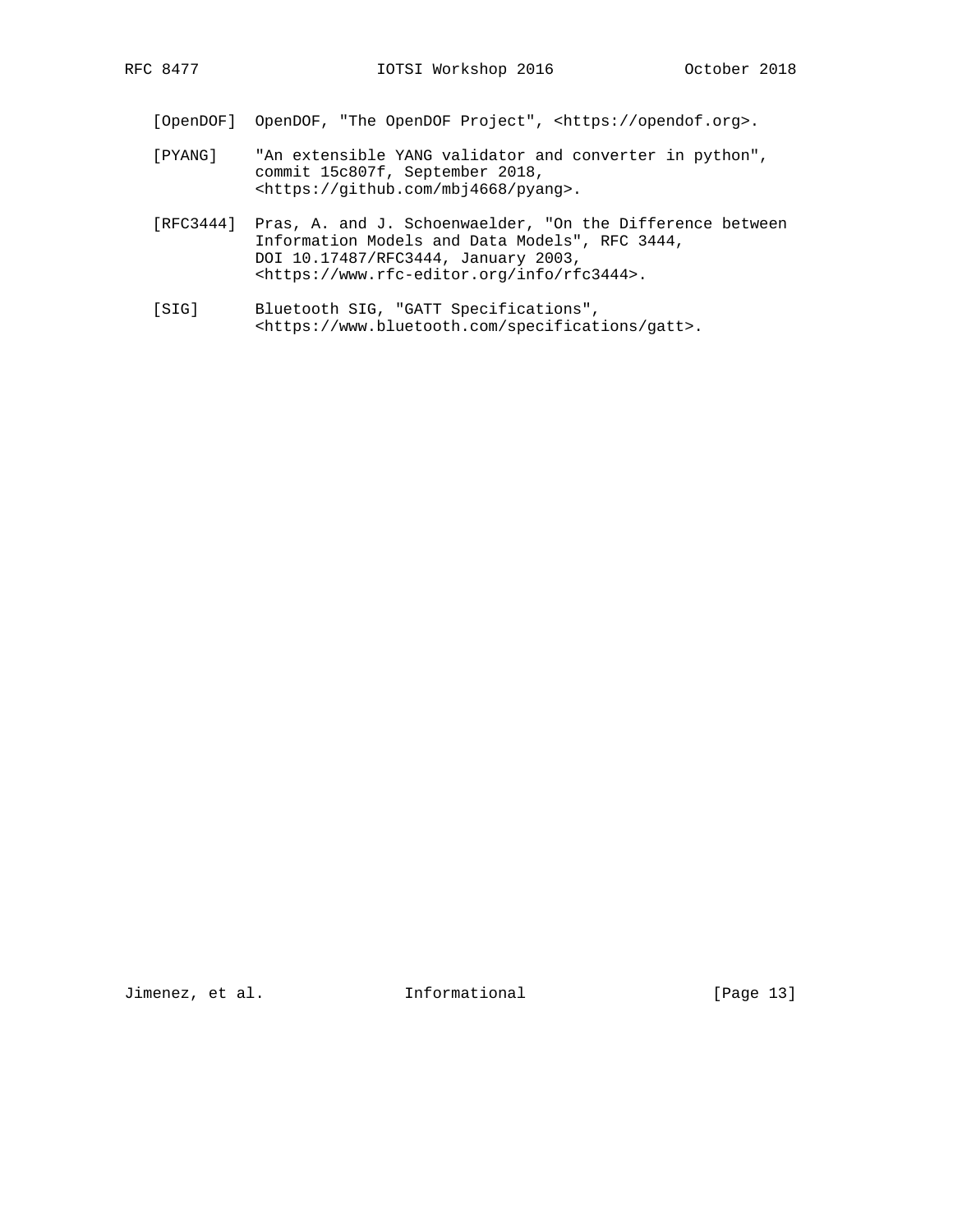Appendix A. Program Committee

 This workshop was organized by the following individuals: Jari Arkko, Ralph Droms, Jaime Jimenez, Michael Koster, Dave Thaler, and Hannes Tschofenig.

Appendix B. Accepted Position Papers

- o Jari Arkko, "Gadgets and Protocols Come and Go, Data Is Forever"
- o Carsten Bormann, "Noise in Specifications hurts"
- o Benoit Claise, "YANG as the Data Modelling Language in the IoT space"
- o Robert Cragie, "The ZigBee Cluster Library over IP"
- o Dee Denteneer, Michael Verschoor, and Teresa Zotti, "Fairhair: interoperable IoT services for major Building Automation and Lighting Control ecosystems"
- o Universal Devices, "Object Oriented Approach to IoT Interoperability"
- o Bryant Eastham, "Interoperability and the OpenDOF Project"
- o Stephen Farrell and Alissa Cooper, "It's Often True: Security's Ignored (IOTSI) - and Privacy too"
- o Christian Groves, Lui Yan, and Yang Weiwei, "Overview of IoT semantics landscape"
- o Ted Hardie, "Loci of Interoperability for the Internet of Things"
- o Russ Housley, "Vehicle-to-Vehicle and Vehicle-to-Infrastructure Communications"
- o Jaime Jimenez, Michael Koster, and Hannes Tschofenig, "IPSO Smart Objects"
- o David Jones, "IOTDB interoperability Through Semantic Metastandards"
- o Sebastian Kaebisch and Darko Anicic, "Thing Description as Enabler of Semantic Interoperability on the Web of Things"

Jimenez, et al. 11 Informational 1999 [Page 14]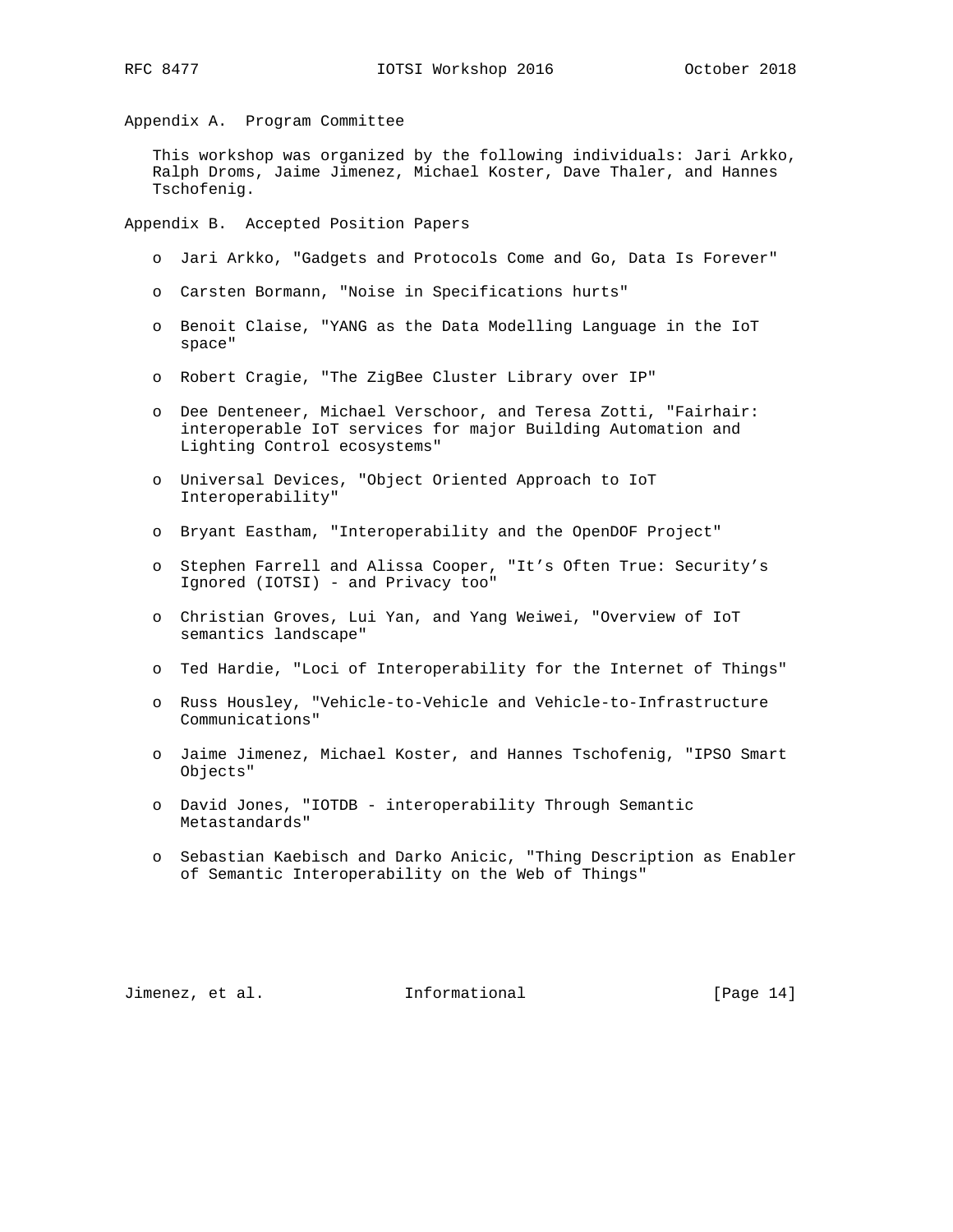- o Achilleas Kemos, "Alliance for Internet of Things Innovation Semantic Interoperability Release 2.0, AIOTI WG03 - IoT Standardisation"
- o Ari Keraenen and Cullen Jennings, "SenML: simple building block for IoT semantic interoperability"
- o Dongmyoung Kim, Yunchul Choi, and Yonggeun Hong, "Research on Unified Data Model and Framework to Support Interoperability between IoT Applications"
- o Michael Koster, "Model-Based Hypertext Language"
- o Matthias Kovatsch, Yassin N. Hassan, and Klaus Hartke, "Semantic Interoperability Requires Self-describing Interaction Models"
- o Kai Kreuzer, "A Pragmatic Approach to Interoperability in the Internet of Things"
- o Barry Leiba, "Position Paper"
- o Marcello Lioy, "AllJoyn"
- o Kerry Lynn and Laird Dornin, "Modeling RESTful APIs with JSON Hyper-Schema"
- o Erik Nordmark, "Thoughts on IoT Semantic Interoperability: Scope of security issues"
- o Open Geospatial Consortium, "OGC SensorThings API: Communicating "Where" in the Web of Things"
- o Jean Paoli and Taqi Jaffri, "IoT Information Model Interoperability: An Open, Crowd-Sourced Approach in Three Parallel Parti"
- o Joaquin Prado, "OMA Lightweight M2M Resource Model"
- o Dave Raggett and Soumya Kanti Datta, "Input paper for IAB Semantic Interoperability Workshop"
- o Pete Rai and Stephen Tallamy, "Semantic Overlays Over Immutable Data to Facilitate Time and Context Specific Interoperability"
- o Jasper Roes and Laura Daniele, "Towards semantic interoperability in the IoT using the Smart Appliances REFerence ontology (SAREF) and its extensions"

Jimenez, et al. 1nformational 1999 [Page 15]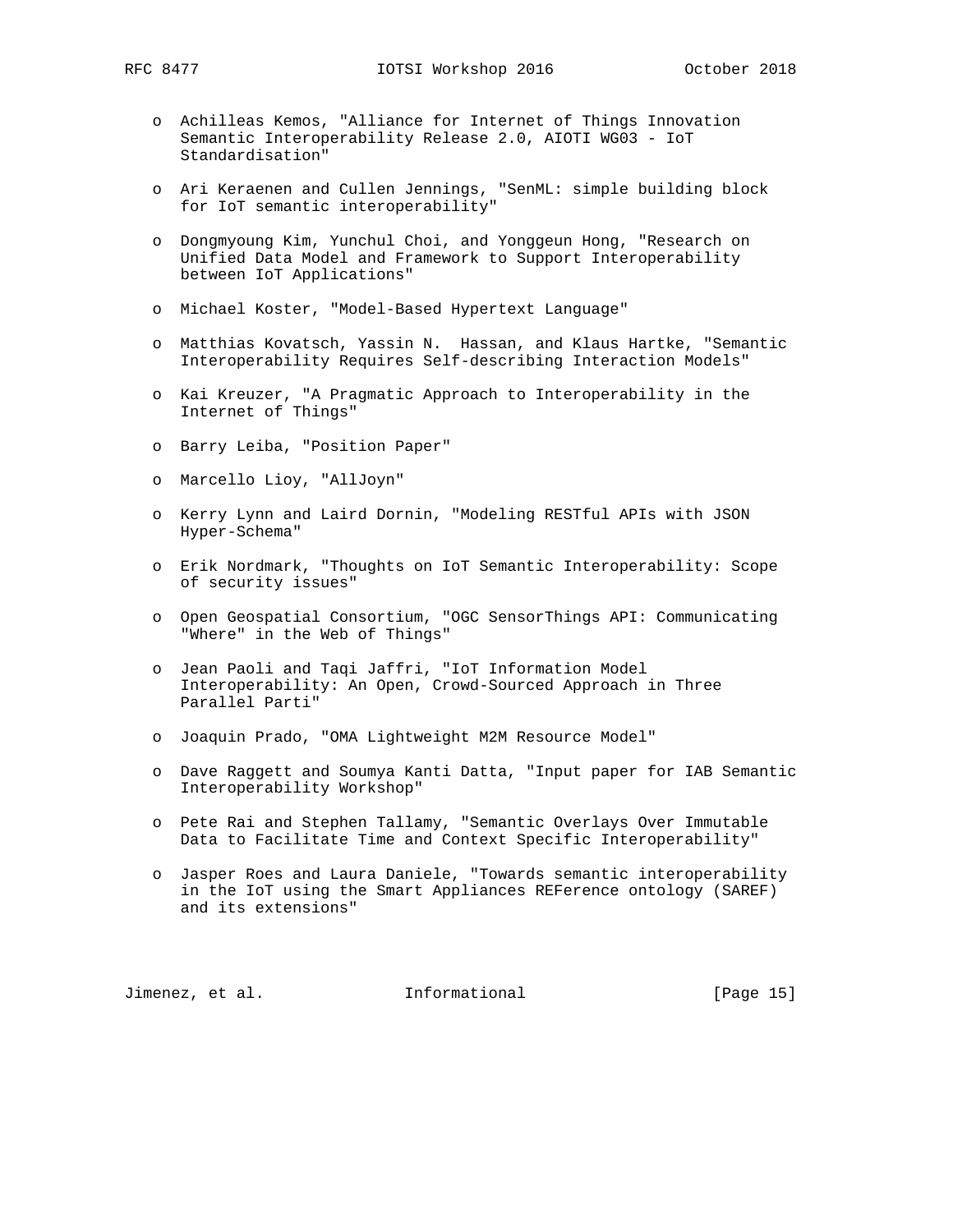RFC 8477 **IOTSI Workshop 2016** October 2018

- o Max Senges, "Submission for IAB IoT Sematic Interoperability workshop"
- o Bill Silverajan, Mert Ocak and Jaime Jimenez, "Implementation Experiences of Semantic Interoperability for RESTful Gateway Management"
- o Ned Smith, Jeff Sedayao, and Claire Vishik, "Key Semantic Interoperability Gaps in the Internet-of-Things Meta-Models"
- o Robert Sparks and Ben Campbell, "Considerations for certain IoT based services"
- o J. Clarke Stevens, "Open Connectivity Foundation oneIoTa Tool"
- o J. Clarke Stevens and Piper Merriam, "Derived Models for Interoperability Between IoT Ecosystems"
- o Ravi Subramaniam, "Semantic Interoperability in Open Connectivity Foundation (OCF) - formerly Open Interconnect Consortium (OIC)"
- o Andrew Sullivan, "Position paper for IOTSI workshop"
- o Darshak Thakore, "IoT Security in the context of Semantic Interoperability"
- o Dave Thaler, "IoT Bridge Taxonomy"
- o Dave Thaler, "Summary of AllSeen Alliance Work Relevant to Semantic Interoperability"
- o Mark Underwood, Michael Gruninger, Leo Obrst, Ken Baclawski, Mike Bennett, Gary Berg-Cross, Torsten Hahmann, and Ram Sriram, "Internet of Things: Toward Smart Networked Systems and Societies"
- o Peter van der Stok and Andy Bierman, "YANG-Based Constrained Management Interface (CoMI)"

Jimenez, et al. 1nformational 1999 [Page 16]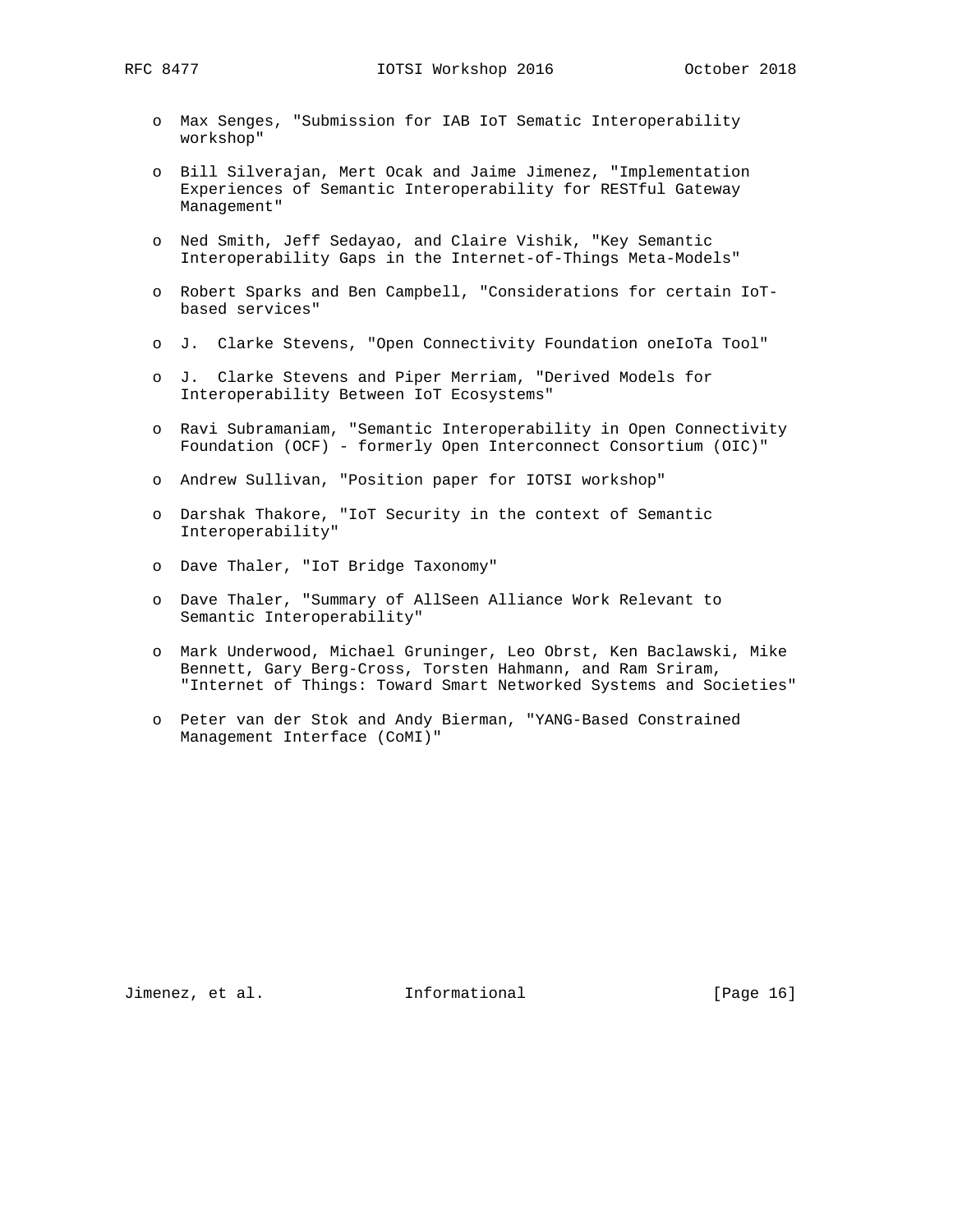# Appendix C. List of Participants

 Andy Bierman, YumaWorks Carsten Bormann, Uni Bremen/TZI Ben Campbell, Oracle Benoit Claise, Cisco Alissa Cooper, Cisco Robert Cragie, ARM Limited Laura Daniele, TNO Bryant Eastham, OpenDOF Christian Groves, Huawei Ted Hardie, Google Yonggeun Hong, ETRI Russ Housley, Vigil Security David Janes, IOTDB Jaime Jimenez, Ericsson Shailendra Karody, Catalina Labs Ari Keraenen, Ericsson Michael Koster, SmartThings Matthias Kovatsch, Siemens Kai Kreuzer, Deutsche Telekom Barry Leiba, Huawei Steve Liang, Uni Calgary Marcello Lioy, Qualcomm Kerry Lynn, Verizon Mayan Mathen, Catalina Labs Erik Nordmark, Arista Jean Paoli, Microsoft Joaquin Prado, OMA Dave Raggett, W3C Max Senges, Google Ned Smith, Intel Robert Sparks, Oracle Ram Sriram, NIST Clarke Stevens Ram Subramanian, Intel Andrew Sullivan, DIN Darshak Thakore, CableLabs Dave Thaler, Microsoft Hannes Tschofenig, ARM Limited Michael Verschoor, Philips Lighting

Jimenez, et al. 1nformational 1999 [Page 17]